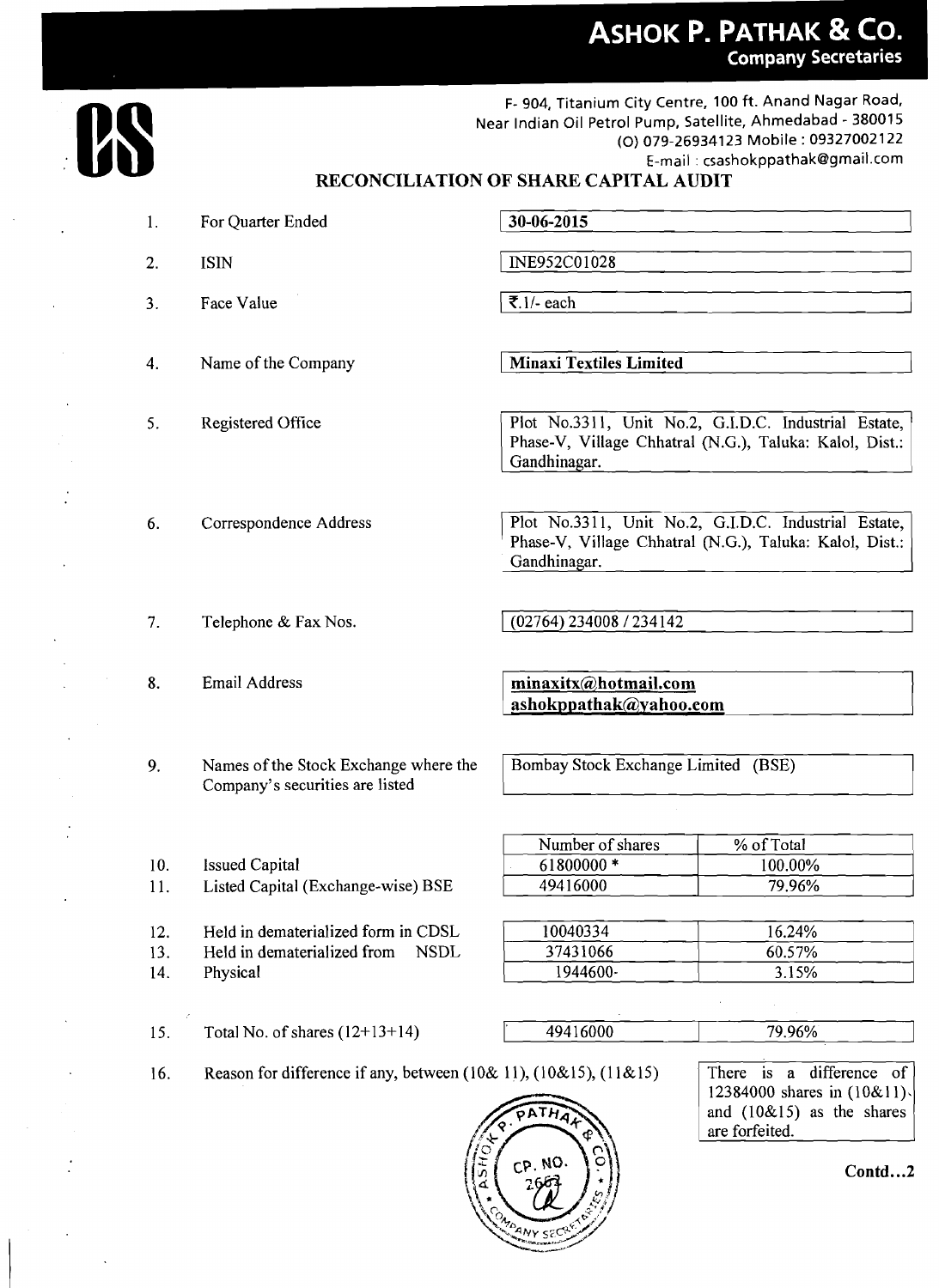## **ASHOK P. PATHAK & CO. Company Secretaries**



F- 904, Titanium City Centre, 100 ft. Anand Nagar Road, Near Indian Oil Petrol Pump, Satellite, Ahmedabad - 380015 (0)079-269341 23 Mobile : 09327002122 ...// 2 //... **E-mail : csashokppathak@gmail.com** 

17. Certifying the details of changes in share capital during the quarter under consideration as per Table Show

| <b>Particulars</b> | No. of<br>shares | Applied/<br>Not applied<br>for listing | <b>Listed on</b><br><b>Stock</b><br><b>Exchanges</b><br>(Specify<br>Names) | Whether<br>intimated to<br><b>CDSL</b> | Whether<br>intimated<br>to NSDL | In-principal<br>approval<br>pending for<br><b>SE</b> (Specify<br>Names) |
|--------------------|------------------|----------------------------------------|----------------------------------------------------------------------------|----------------------------------------|---------------------------------|-------------------------------------------------------------------------|
| <b>Rights</b>      | Nil              | Nil                                    | N.A.                                                                       | N.A.                                   | N.A.                            | N.A.                                                                    |
| <b>Bonus</b>       | Nil              | Nil                                    | N.A.                                                                       | N.A.                                   | N.A.                            | N.A.                                                                    |
| Preferential       | Nil              | Nil                                    | N.A.                                                                       | N.A.                                   | N.A.                            | N.A.                                                                    |
| Issue              |                  |                                        |                                                                            |                                        |                                 |                                                                         |
| <b>ESOPs</b>       | Nil              | Nil                                    | N.A.                                                                       | N.A.                                   | N.A.                            | N.A.                                                                    |
| Amalgamation       | Nil              | Nil                                    | N.A.                                                                       | N.A.                                   | N.A.                            | N.A.                                                                    |
| Conversion         | Nil              | Nil                                    | N.A.                                                                       | N.A.                                   | N.A.                            | N.A.                                                                    |
| Buyback            | Nil              | Nil                                    | N.A.                                                                       | N.A.                                   | N.A.                            | N.A.                                                                    |
| Capital            | Nil              | Nil                                    | N.A.                                                                       | N.A.                                   | N.A.                            | N.A.                                                                    |
| Reduction          |                  |                                        |                                                                            |                                        |                                 |                                                                         |
| Forfeiture         | Nil              | <b>Nil</b>                             | N.A.                                                                       | N.A.                                   | N.A.                            | N.A.                                                                    |
| Any Other          | Nil              | Nil                                    | N.A.                                                                       | N.A.                                   | N.A.                            | N.A.                                                                    |

18. Register of Members is updated (Yes/No) If not, updated up to which date

Yes

- 19. Reference of previous quarter with regards to excess dematerialized shares, if any
- $N.A.$
- N.A.
- 20. Has the company resolved the matter mentioned in point no.19 above in the current quarter? If not, reason why?
- 21. Mentioned the total no. of requests, if any, confirmed after 21 days and the total no, of request pending beyond 21 days with the reason for delay

| the total no. of request pending beyond 21 days with the reason for<br>delay |                | ٠             |                  |
|------------------------------------------------------------------------------|----------------|---------------|------------------|
| Total No.of demat requests                                                   | No. of request | No. of shares | Reason for delay |
| Confirm after 21 days                                                        | Nil            | Nil           | Not applicable   |
| Pending for more than 21 days                                                | Nil            | Nil           | Not applicable   |
|                                                                              | PATHAZ         |               |                  |



**Contd.**